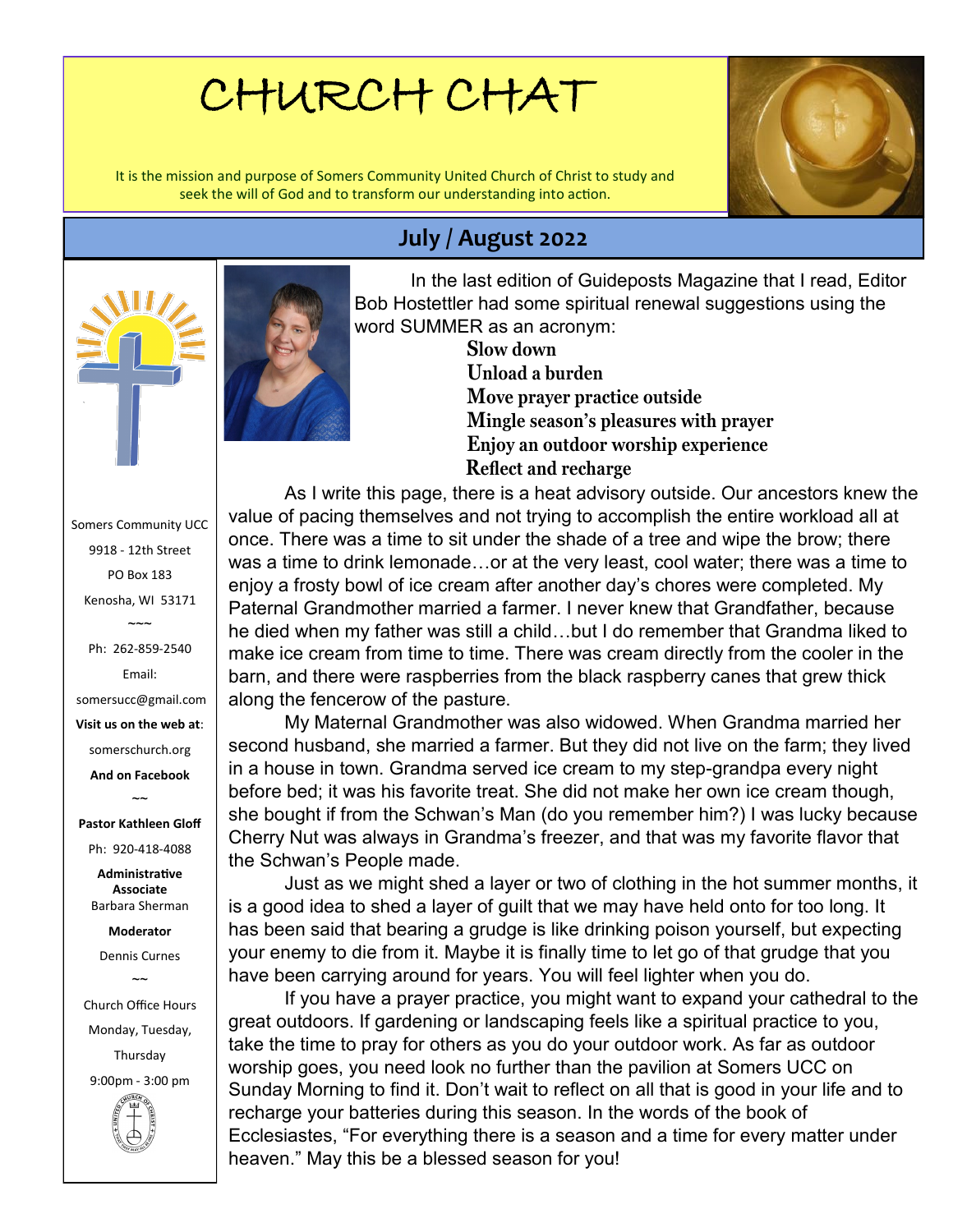

|                           | <b>July Birthdays</b>     |  |  |  |
|---------------------------|---------------------------|--|--|--|
| 1                         | <b>Shirley Mandernack</b> |  |  |  |
| 11                        | <b>Todd Armstrong</b>     |  |  |  |
| $\mid$ 21                 | Joyce Duesing             |  |  |  |
| 27                        | <b>Barbara Flocker</b>    |  |  |  |
| <b>July Anniversaries</b> |                           |  |  |  |
| -2                        | James & Carol Bishop      |  |  |  |
| 5                         | Dennis & Bonnie Curnes    |  |  |  |
| 13                        | Steve & Lynette Ingham    |  |  |  |
| 28                        | Jack & Jennifer Swartz    |  |  |  |

|                             | <b>August Birthdays</b>   |  |  |  |
|-----------------------------|---------------------------|--|--|--|
| 1                           | Don Stolfi                |  |  |  |
| 2                           | <b>Howie Gloff</b>        |  |  |  |
| 8                           | <b>Kent Duesing</b>       |  |  |  |
| 11                          | Alec Duncan               |  |  |  |
| 11                          | <b>Christine Rose</b>     |  |  |  |
| 17                          | Eugene Thompson           |  |  |  |
| 25                          | <b>Judy Thomas</b>        |  |  |  |
| 28                          | <b>Randall Rossi</b>      |  |  |  |
| <b>August Anniversaries</b> |                           |  |  |  |
| 7                           | Kent & Joyce Duesing      |  |  |  |
| 29                          | Eugene & Eleanor Thompson |  |  |  |

*NOTE: If we are missing your birthday or anniversary, please let the church office know.* 

| <b>Sunday - Altar Flowers</b> |             |  |  |
|-------------------------------|-------------|--|--|
| July 3                        | <b>NONE</b> |  |  |
| <b>August 7</b>               | <b>NONE</b> |  |  |



|                                           | <b>Scripture Readings</b>                                                             |
|-------------------------------------------|---------------------------------------------------------------------------------------|
| July 3<br><b>Communion</b>                | 2 Kings 5: 1-14<br>Psalm 30<br>Galatians 6: (1-6), 7-16<br>Luke 10: 1-11, 16-20       |
| July 10                                   | Amos 7: 7-17<br>Psalm 82<br>Colossians 1: 1-14<br>Luke 10: 25-37                      |
| July 17                                   | Amos 8: 1-12<br>Psalm 52<br>Colossians 1: 15-28<br>Luke 10: 38-42                     |
| July 24                                   | Hosea 1: 2-10<br>Psalm 85<br>Colossians 2: 6-15 (16-19)<br>Luke 11: 1-13              |
| July 31<br><b>Shalom</b><br><b>Center</b> | Hosea 11: 1-11<br>Psalm 107: 1-9, 43<br>Colossians 3: 1-11<br>Luke 12: 13-21          |
| <b>August 7</b><br><b>Communion</b>       | Isaiah 1: 1, 10-20<br>Psalm 50: 1-8, 22-23<br>Hebrews 11: 1-3, 8-16<br>Luke 12: 32-40 |
| <b>August 14</b>                          | Isaiah $5:1-7$<br>Psalm 80: 1-2, 8-19<br>Hebrews 11: 29-12: 2<br>Luke 12: 49-56       |
| <b>August 21</b>                          | Jeremiah 1: 4-10<br>Psalm 71: 1-6<br>Hebrews 12: 18-29<br>Luke 13: 10-17              |
| <b>August 28</b>                          | Jeremiah 2: 4-13<br>Psalm 81: 1, 10-16<br>Hebrews 13: 1-8, 15-16<br>Luke 14: 1, 7-14  |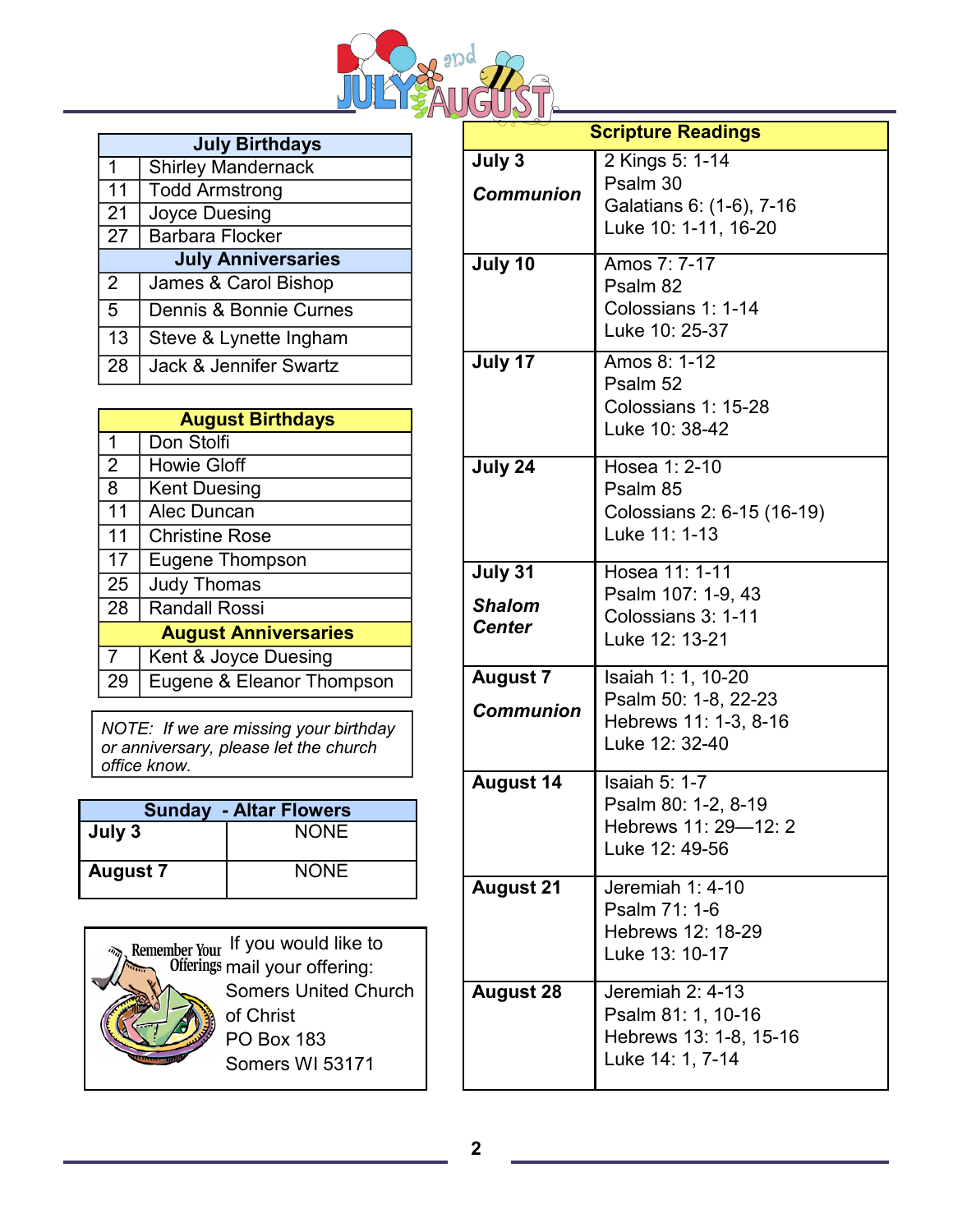



## *Breakfast & Books*

The next gathering of B & B (Breakfast & Books) will take place in the Memorial Lounge at the church on **Saturday,** 

**July23rd** at **9:30 am.** We will be discussing the book *" The Midnight Library"* by Matt Haig. Pastor Kathy will lead the discussion and furnish the pastry. Coffee will be provided.

*Looking Ahead*…our September B & B will be held on September 24th. We will be

discussing the book *"The Last Thing He Told Me"* by **Laura Dave**. Susan Goldsmith will lead the discussion and Judy Desotell will furnish the pastry. Coffee will be provided.

Come and join us. Any questions contact Bonnie Curnes 262-654-1612.



## **SCHOOL SUPPLIES**

 For the month of July and August, we will start collecting school supplies to

be donated to the Shalom Center. Suggested school supply items to donate include: Spiral notebooks, loose-leaf paper, 2-pocket folders, pencils, pens, erasers, glue/glue sticks, crayons, colored pencils, markers, and backpacks. Thank you for helping the students get a great start.





 Our Food Pantry has been busy. If you cannot shop or do not want to shop  $\left\| \bm{P_{\text{antry}}} \right\|$  just make a check payable to "*Somers United Church of Christ"* and mark on it "*Food Pantry"* and we will do the shopping for you. *THANK YOU*

Bonnie Curnes, Project Manager

## **Congregations United to Serve Humanity**



#### **Voter Outreach Initiative!**

Join us to get the NEW CUSH Voter Outreach Initiative off the ground! Register voters, help new voters walk through the voting process, and help provide nonpartisan voter education. We will have a CUSH table at local events this

summer and fall, will work within our member congregations, and provide outreach to underserved areas of Kenosha. Join us for this essential initiative as we further the CUSH mission to advocate, educate, and empower our community to make our voices heard at the polls. We are excited about this initiative and can't wait to collaborate with YOU in this effort.

Complete this form to sign up: [https://docs.google.com/forms/d/e/1FAIpQLSdMlNp](https://docs.google.com/forms/d/e/1FAIpQLSdMlNp-U7Tuunr7Xxkz6EqUNLSMyzoQKJxuNBNeWmWEggN5KQ/viewform?usp=sf_link)-[U7Tuunr7Xxkz6EqUNLSMyzoQKJxuNBNeWmWEggN5KQ/viewform?usp=sf\\_link](https://docs.google.com/forms/d/e/1FAIpQLSdMlNp-U7Tuunr7Xxkz6EqUNLSMyzoQKJxuNBNeWmWEggN5KQ/viewform?usp=sf_link)

#### **CUSH Fundraisers!**

**Tuesday, July 11th** from 5—8 pm at Culver's, 5220 Green Bay Road, Kenosha . Tell them CUSH sent you.

**Tuesday, August 16** from 4-7pm, CUSH will be having a fundraiser picnic. More details to come.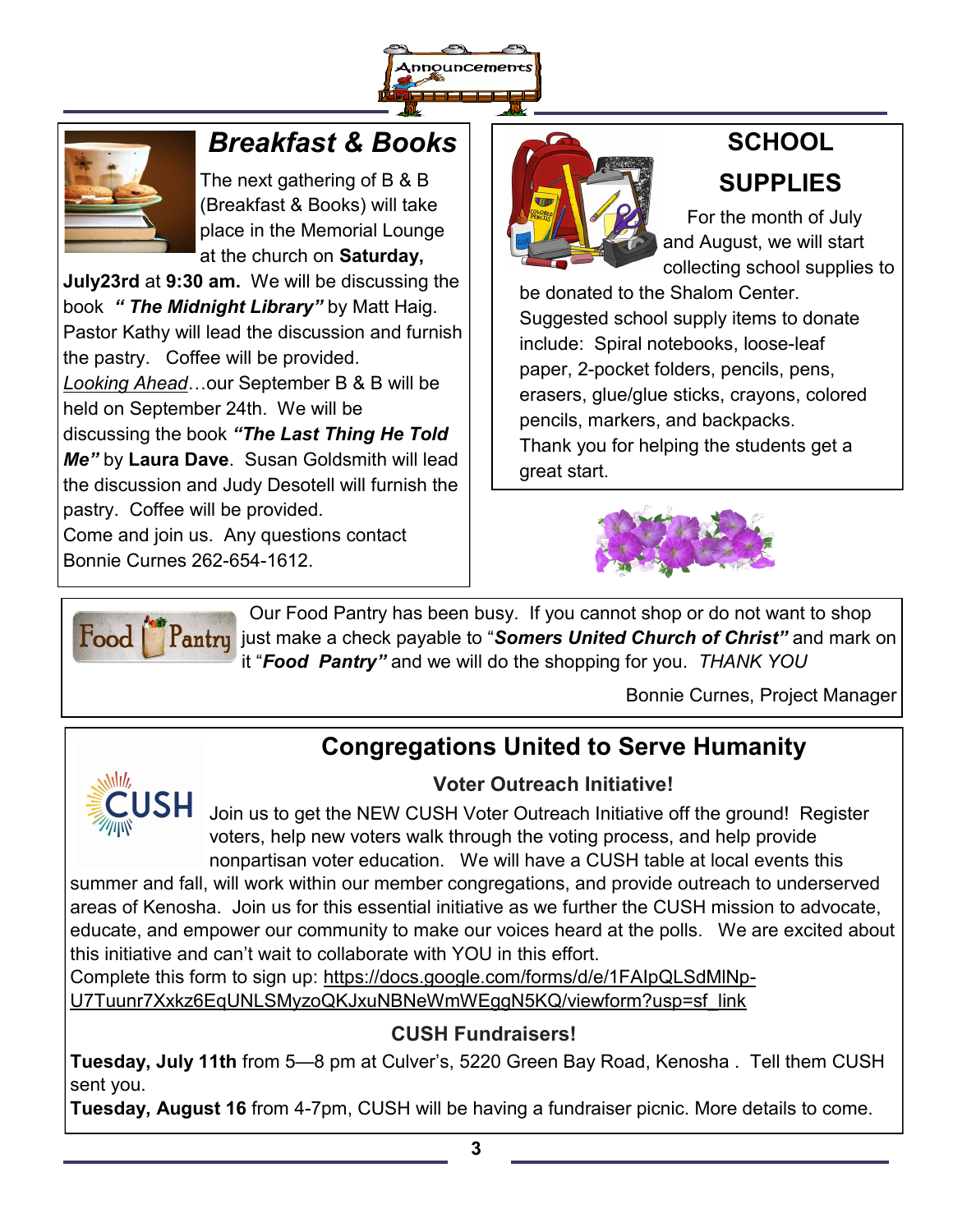





| Sun                                                | Mon                                                                                          | Tue                                         | Wed   | Thu                                                                                         | Fri          | Sat                                            |
|----------------------------------------------------|----------------------------------------------------------------------------------------------|---------------------------------------------|-------|---------------------------------------------------------------------------------------------|--------------|------------------------------------------------|
|                                                    |                                                                                              |                                             |       |                                                                                             | $\mathbf{1}$ | $\overline{2}$                                 |
| 3 Communion<br>$9:30$ am<br>Worship                | 4 4th of July                                                                                | 5<br>2:00 pm-5:00<br>pm Diaper<br>Ministry  | $\,6$ | $\overline{7}$                                                                              | 8            | $9\,$                                          |
| 10<br>$9:30$ am<br>Worship                         | 11<br>5:00 pm-8:00<br>pm CUSH<br>Fundraiser at<br>Culver's, 5220<br>Green Bay Rd,<br>Kenosha | 12<br>2:00 pm-5:00<br>pm Diaper<br>Ministry | 13    | 14                                                                                          | 15           | 16                                             |
| 17<br>$9:30$ am<br>Worship                         | 18                                                                                           | 19<br>2:00 pm-5:00<br>pm Diaper<br>Ministry | 20    | 21                                                                                          | 22           | 23<br>$9:30$ am<br>Breakfast &<br><b>Books</b> |
| 24<br>$9:30$ am<br>Worship                         | 25                                                                                           | 26<br>2:00 pm-5:00<br>pm Diaper<br>Ministry | 27    | 28                                                                                          | 29           | 30                                             |
| 31 Shalom<br><b>Center</b><br>$9:30$ am<br>Worship |                                                                                              |                                             |       | Dates and times are subject to change, call<br>the church or check the website for updates. |              |                                                |